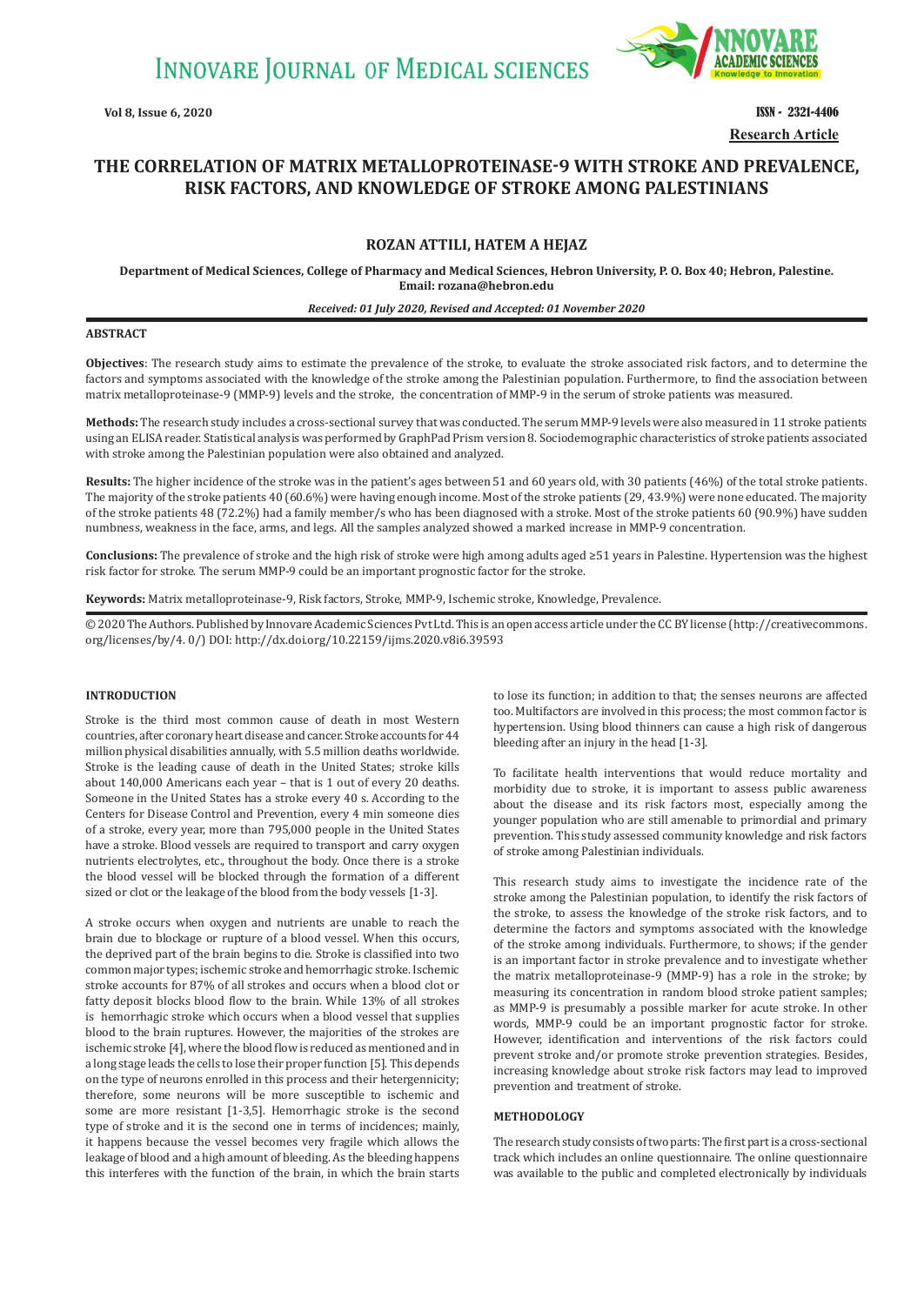through Google Forms. The electronic questionnaire was distributed and remains online for about 4 months. The questionnaire includes questions about the stroke risk factors (age, gender, sociodemographic characteristics of stroke patients, income, education, and work), and the knowledge about the risk factors associated with the stroke. The results obtained from the questionnaire were collected and entered into a Microsoft Excel sheet for processing and analysis. The questionnaire has a statement regarding the consent of the individuals to participate in the survey study and to collect and process their data. No questions regarding the identity of the participants were in the questionnaire. Therefore, the identities of the individuals who completed the questionnaire form are unknown; thus, the participant's information remains and is kept confidential and only used for research purposes. All the subjects who participated in the research study could withdraw at any time.

The second part of the research study includes the analysis of the stroke patient's blood samples. The blood samples were collected after getting the consent of the Ministry of Health (MOH). Blood samples of the stroke patients admitted were collected and then were subjected to centrifugation to obtain the serum. All the samples collected were transported rapidly on the ice and kept at −20°C. The serum samples were processed and analyzed using the Human Quantikine ELISA kit (Sigma-Aldrich) according to the manufacture protocol. The ELISA reader is used to measure the concentration of MMP-9 in the corresponding patient's samples. Statistical analysis was carried out using GraphPad prism 8. Sociodemographic characteristics of the stroke patients, the risk factors, and the knowledge about the risk factors associated with the stroke among the Palestinian population were also obtained from an online questionnaire and analyzed. Comparing the prevalence of the stroke between Palestine and other nearby countries was reviewed and discussed.

## **RESULTS**

Two hundred and twenty-six Palestinians individuals with different ages and sex  $(138 \text{ females } [\sim 61\%]$  and 88 males  $[\sim 39\%])$  were completed the online questionnaire. After a careful assessment to identify the stroke patients, the majority of individuals were found healthy; 160 (70.8%) of participants are non-stroke patients (109 [48.2%] females and 51 [22.5%] males), while 66  $(-29%)$  participants (29 [12.8%] females and 37 [16.3%] males) were diagnosed as stroke patients. The total participants in the survey represented in Fig. 1.

Risk factors of the stroke including age, gender, sociodemographic characteristics of the stroke patients, income, education, work, and the knowledge about the stroke risk factors among the Palestinian population were analyzed. Since age is an important factor in stroke incidence, the outcomes and complications of the stroke were studied on different age groups (1–10, 11–20, 21–30, 31–40, 41–50, and 51–60



**Fig. 1: Prevalence rates for the stroke**

years) to see which age group has the highest incidence (Fig. 2). The higher incidence of the stroke was found in the patient's ages between 51 and 60 years old (30 patients, 46% of the total 66 diagnosed stroke patients). The second age groups with stroke were in the patient' ages between 41–50 and 31–40 years, with a total of 11% and 5%, respectively. However, the age groups between 21–30, 11–20, and 1–10 years have the lowest incidence among the age groups with a total of 2%, 1%, and 1%, respectively. Thus, age plays an important role in the incidence and complications of the stroke as the prevalence in younger age is found to be low and the risk increases with age, as shown in Fig. 2. One of the parents was completed the questionnaire for the patients aged between 1 and 10 years old.

The prevalence of the stroke between males and females was analyzed. The gender difference among the individuals of the stroke in our studied group found to be an important factor in the prevalence of the stroke, as the majority of the stroke patients were males with 37 (56%) and 29 females (44%), this indicates that the male gender is at a higher risk of stroke than females, as shown in Fig. 3. The results indicate that male's gender is at a higher risk for stroke than females.

The sociodemographic characteristics of the stroke patients in our study were collected (Table 1); it was found that the majority of the stroke patients were living in villages 37 (56%) and 29 (44%) patients were living in cities, indicating that the incidence of the stroke in the rural area is higher than the cities. The majority of the stroke patients 40 (60.6%) were having enough income, 17 (25.7%) their income were not enough, and only 8 (12.1%) their income were sufficient and more. The majority of the stroke patients were also none educated as 29 (43.9%) have no degree; 20 (30.3%) have secondary school or less and only 17



**Fig. 2: Incidence of stroke in different age groups**



**Fig. 3: Gender incidence rate of stroke**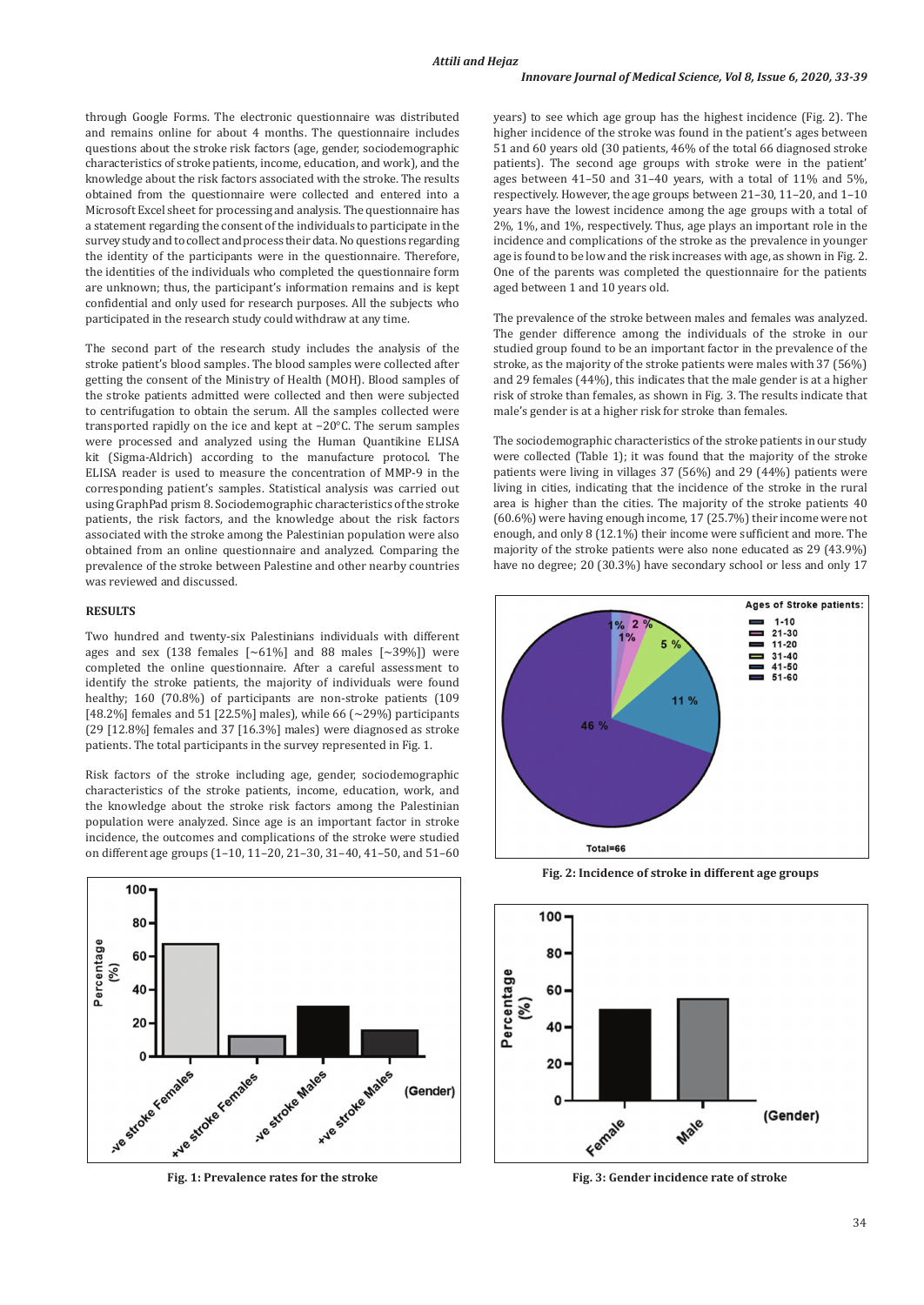(25.7.5%) have a university education level or higher degree. Regarding the patients work and profession, most of the stroke patients were either retired 19 (28.7%), or housewives 18 (27.2%), hand workers 11 (16.6%), and another business profession 10 (13.6%), not working 9 (13.6%), and only 4 (6%) are professional workers, as shown in Table 1.

The patients asked about the knowledge, symptoms, the risk factors of the stroke, and the definition of stroke and the results are presented in Table 2. Their knowledge about the stroke was varied and the majority of the stroke patients 32 (48.48%) know that the stroke causes a rapid loss of the brain function, while 10 (15.15) know that it causes accumulation of fluid inside the brain, 10 (15.15%) answered that it causes abnormal growth of tissues in the brain, and 4 (6.06%) said that it causes inflammation of the brain and membranes, as shown in Table 2. Most of the stroke patients know that hypertension is an important risk factor for the stroke as 56 patients (84.8%) mentioned

## **Table 1: Sociodemographic characteristics of stroke patients**

| Variables and its categories     |                                                          | Frequency (n) | Percent |
|----------------------------------|----------------------------------------------------------|---------------|---------|
| Place of residence               | City                                                     | 29            | 44      |
|                                  | Village ( <i>i.e.</i> , small communities, rural, urban) | 37            | 56.0    |
| The monthly income of the family | Not enough                                               | 17            | 25.7    |
|                                  | Just enough                                              | 40            | 60.6    |
|                                  | Sufficiency and increase                                 | 8             | 12.1    |
| Education                        | Secondary school or less                                 | 20            | 30.3    |
|                                  | University or high degree                                | 17            | 25.76   |
|                                  | Non-educated                                             | 29            | 43.94   |
| Work                             | Professional worker                                      | 4             | 6       |
|                                  | Housewife                                                | 18            | 27.2    |
|                                  | Hand worker                                              | 11            | 16.6    |
|                                  | Retired                                                  | 19            | 28.7    |
|                                  | Other business                                           | 10            | 15.1    |
|                                  | Not working                                              | 9             | 13.6    |

## **Table 2: Patients knowledge, symptoms, and risk factors of stroke (symptoms or signs and cause of stroke)**

| What is a stroke?                                            | Inflammation of the brain and membranes                      |                  | 6.06%    |
|--------------------------------------------------------------|--------------------------------------------------------------|------------------|----------|
|                                                              | Abnormal growth of tissues in the brain                      |                  | 9.09%    |
|                                                              | Rapid loss of brain function                                 | 32               | 48.48%   |
|                                                              | Accumulation of fluid inside the brain                       | 10               | 15.15%   |
|                                                              | Do not know                                                  | 11               | 16.6%    |
| Risk factors for stroke                                      | Hypertension                                                 | 56               | 84.8%    |
|                                                              | <b>Diabetes</b>                                              | 4                | 6.06%    |
|                                                              | Smoking and alcohol                                          | 6                | 9.09%    |
| Is there any of your family member/s who has been            | Yes                                                          | 48               | 72.7%    |
| diagnosed with stroke?                                       | N <sub>o</sub>                                               | 15               | 22.7%    |
|                                                              | Do not know                                                  | 3                | 4.5%     |
| Is there any sudden numbness or weakness in the face/        | Yes                                                          | 60               | 90.9%    |
| arms/legs, esp. in one half of the body?                     | N <sub>0</sub>                                               | $\mathbf{1}$     | 1.5%     |
|                                                              | Do not know                                                  | 5                | 7.57%    |
| Is there any sudden confusion/trouble speaking/              | Yes                                                          | 65               | 98.48%   |
| understanding                                                | N <sub>o</sub>                                               | $\mathbf{1}$     | 1.51%    |
|                                                              | Do not know                                                  | $\boldsymbol{0}$ | $0.0\%$  |
| Is there sudden difficulty in seeing in one/both eyes?       | Yes                                                          | 43               | 65.15%   |
|                                                              | N <sub>o</sub>                                               | 14               | 21.2%    |
|                                                              | Do not know                                                  | 9                | 13.6%    |
| Is there sudden pulsation with chest pains?                  | Yes                                                          | 41               | 62.12%   |
|                                                              | N <sub>o</sub>                                               | 17               | 25.75%   |
|                                                              | Do not know                                                  | 8                | 12.1%    |
| Is there sudden trouble walking, dizziness, loss of balance, | Yes                                                          | 59               | 89.39%   |
| or inability to organize the movement?                       | N <sub>o</sub>                                               | 5                | 7.75%    |
|                                                              | Do not know                                                  | $\overline{2}$   | 3.03%    |
| Is there shortness of breath or sudden high body             | Yes                                                          | 43               | 65.15%   |
| temperature?                                                 | N <sub>o</sub>                                               | 17               | 25.75%   |
|                                                              | Do not know                                                  | 6                | 9.09%    |
| Is there a sudden severe headache without a known cause?     | Yes                                                          | 44               | 66.6%    |
|                                                              | N <sub>0</sub>                                               | 15               | 22.72%   |
|                                                              | Do not know                                                  | 7                | 10.6%    |
| If you notice someone stroke symptoms, what you should       | Immediately contacts ambulance                               | 59               | 89.3%    |
| do?                                                          | Do not know                                                  | $\overline{7}$   | 10.6%    |
| From where did you get the above information?                | The presence of an individual from a family or a sick friend | 33               | 50%      |
|                                                              | Network asteroid (internet)                                  | $\overline{4}$   | $6.06\%$ |
|                                                              | Personal experience                                          | 14               | 21.2%    |
|                                                              | Media (TV, radio)                                            | 5                | 7.5%     |
|                                                              | <b>Books</b>                                                 | 3                | 4.54%    |
|                                                              | Lectures, courses, workshops                                 | $\mathbf{1}$     | 1.51%    |
|                                                              | Personal experience and books                                | 3                | 4.54%    |
|                                                              | Personal experience and Internet                             | $\mathbf{1}$     | 1.51%    |
|                                                              | Other                                                        | $\overline{2}$   | 3.03%    |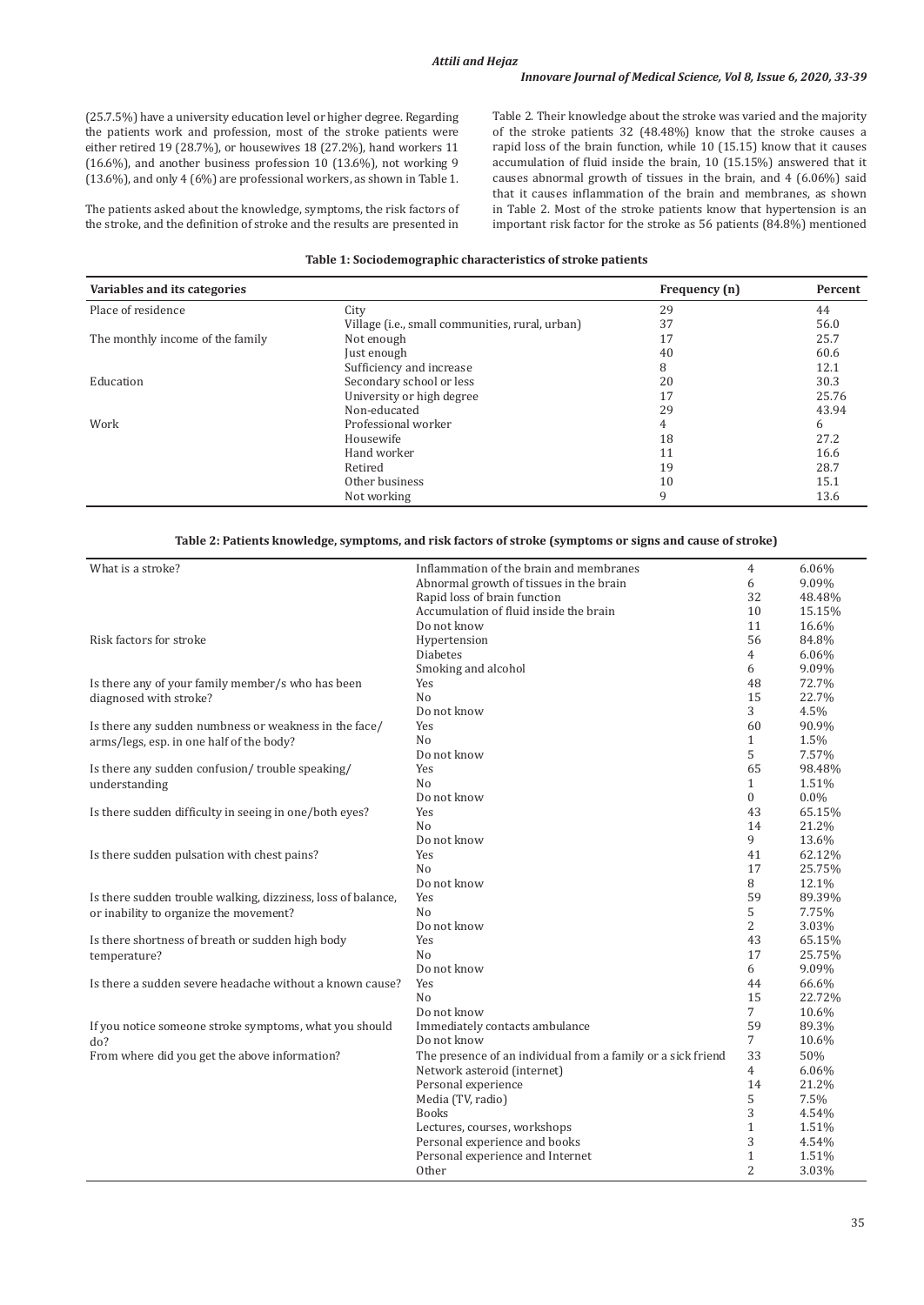this, and the least expected risk factor was diabetes 4 (6.06%). The majority of the stroke had a family member/s who has been diagnosed with a stroke. Thus, there is a correlation between the stroke and the family history, as having a family member/s with stroke increases the incidence of the disease. Most of the stroke patients 60 (90.9%) have sudden numbness, weakness in the face, arms, and legs, especially in one half of the body and only 1 (1.5%) answered that there is no such feeling, as shown in Table 2.

Table 3 represents knowledge about the risk factors associated with stroke among patients who are diagnosed with a stroke. These include high blood pressure, diabetes, smoking and alcohol, stress and anxiety, heart and blood diseases, increased fats and cholesterol in the blood, obesity, lack of drive and do not exercise regularly, and some drugs such as contraception. The majority of the patients 57 (86.36%) mentioned that high blood pressure is a risk factor and only 7 (10.6%) patients said that it is not, while 2 (3.03%) patients do not know if it is a risk factor or not. About half of the patients 34 (51.51%) know that diabetes is a risk factor, while 27 (40.9%) patients said that it is not and 5 (7.5%) patients do not know if it is a risk factor or not. The high percent of the patients; 80.30%, 74.12%, 69.69%, and 66.66% know that stress and anxiety, high cholesterol, obesity and sedentary, and heart and blood diseases, respectively, are risk factors, as shown in Table 3.

MMP-9 is known to have a dual effect, elevated, or inhibitory effects. This depends on the type of disease, the stage of the disease, and the dose of the drug used. To establish if there is any correlation between the MMP-9 and the stroke, 11 random serum samples from the stroke patients who were admitted to Hebron Governmental Hospital were collected and analyzed. All the samples of stroke patients showed a marked increase in MMP-9 concentration (7000 pg/ml–9000 pg/ml), in contrast to the negative control (100–150 pg/ml) and positive control (1200 pg/ml–1214 pg/ml), as shown in Fig. 4. However, MMP-9 has a significant effect on stroke. The MMP-9 concentration was compared between different stroke samples by unpaired t-test with Welch correction. Results were considered significant at p<0.0001.

Different articles of stroke published by authors from nearby countries to Palestine were reviewed, for comparing the prevalence and risk factors of the stroke between Palestine and these countries. Our results were consistent and identical to the studies in nearby countries' of the incidence and risk factors of stroke. The data of these countries show that the males and the age group above 51 have a high risk of stroke similar to our research study data; other risk factors were also similar with some exceptions.

## **DISCUSSION**

Stroke is a world-leading cause of mortality worldwide and it is also referred to as a cardiovascular accident. It is a sudden neurologic deficit manifesting either as vascular occlusion from thrombosis or embolism or hemorrhage into the brain due to a blood vessel rupture usually due to hypertension [6]. In our study, 66 patients (29.2%) of a total of 226 samples were stroke patients, from both genders, males and females. The incidence of stroke in our study is consistent with the two hospital-based studies conducted in North Palestine in 2008 and 2009 [7,8]. While the third study in 2019 was conducted in the Gaza strip and showed that the stroke has a lower incidence in this area [9]. Knowledge of stroke risk factors is known to reduce the incidence of stroke. This study assessed the level of knowledge of stroke risk factors among Palestinians individuals with different age groups, stroke patients were between 1 and 60 years old with a mean age of 30.

Associations between the sociodemographic characteristics of the stroke patients and their knowledge were found that almost all these characteristics lack statistical significance; except for education; as most of the stroke patients in this study were non-educated. It seems that education affects knowledge, and higher education is an important factor for the knowledge of stroke and its risk factors. This suggests that better education plays a key role in public health awareness. Interestingly, age was significantly associated with knowledge of stroke risk factors. The result disagreed with a study that indicates no significant relationship between the knowledge of stroke and the age. Our result is consistent with other studies which show that the stroke incidence is higher among non-educated patients [10]. The study shows that the prevalence of stroke and the high risk of stroke were high among adults aged between 51 and 60 years (Fig. 2). However, age plays an important role in the incidence and complications of the stroke; as the prevalence in younger age is found to be low and the risk increases with age, as shown in Fig. 2. This finding is identical to other studies as age was found to be an important factor in stroke incidence, the outcomes, and the complications of the stroke [11].

| Variables and its categories leading cause of stroke   |                | Frequency (n)  | Percent |
|--------------------------------------------------------|----------------|----------------|---------|
| High blood pressure                                    | Yes            | 57             | 86.36   |
|                                                        | N <sub>0</sub> | 7              | 10.6    |
|                                                        | Do not know    | $\overline{2}$ | 3.03    |
| Diabetes                                               | Yes            | 34             | 51.51   |
|                                                        | N <sub>0</sub> | 27             | 40.9    |
|                                                        | Do not know    | 5              | 7.5     |
| Smoking and alcohol                                    | Yes            | 30             | 45.45   |
|                                                        | N <sub>0</sub> | 30             | 45.45   |
|                                                        | Do not know    | 6              | 9.09    |
| Stress and anxiety                                     | Yes            | 53             | 80.30   |
|                                                        | N <sub>0</sub> | 9              | 13.6    |
|                                                        | Do not know    | 4              | 6.06    |
| Heart and blood diseases                               | Yes            | 44             | 66.66   |
|                                                        | N <sub>0</sub> | 14             | 21.21   |
|                                                        | Do not know    | 8              | 12.12   |
| Increase the fats and cholesterol in the blood         | Yes            | 49             | 74.12   |
|                                                        | N <sub>0</sub> | 8              | 12.12   |
|                                                        | Do not know    | 9              | 13.6    |
| Obesity, lack the drive, and do not exercise regularly | Yes            | 46             | 69.69   |
|                                                        | N <sub>0</sub> | 18             | 27.27   |
|                                                        | Do not know    | 2              | 3.03    |
| Some drugs such as contraception                       | Yes            | 21             | 31.8    |
|                                                        | N <sub>0</sub> | 25             | 37.8    |
|                                                        | Do not know    | 20             | 30.30   |

**Table 3: The knowledge about the risk factors associated with stroke among patients**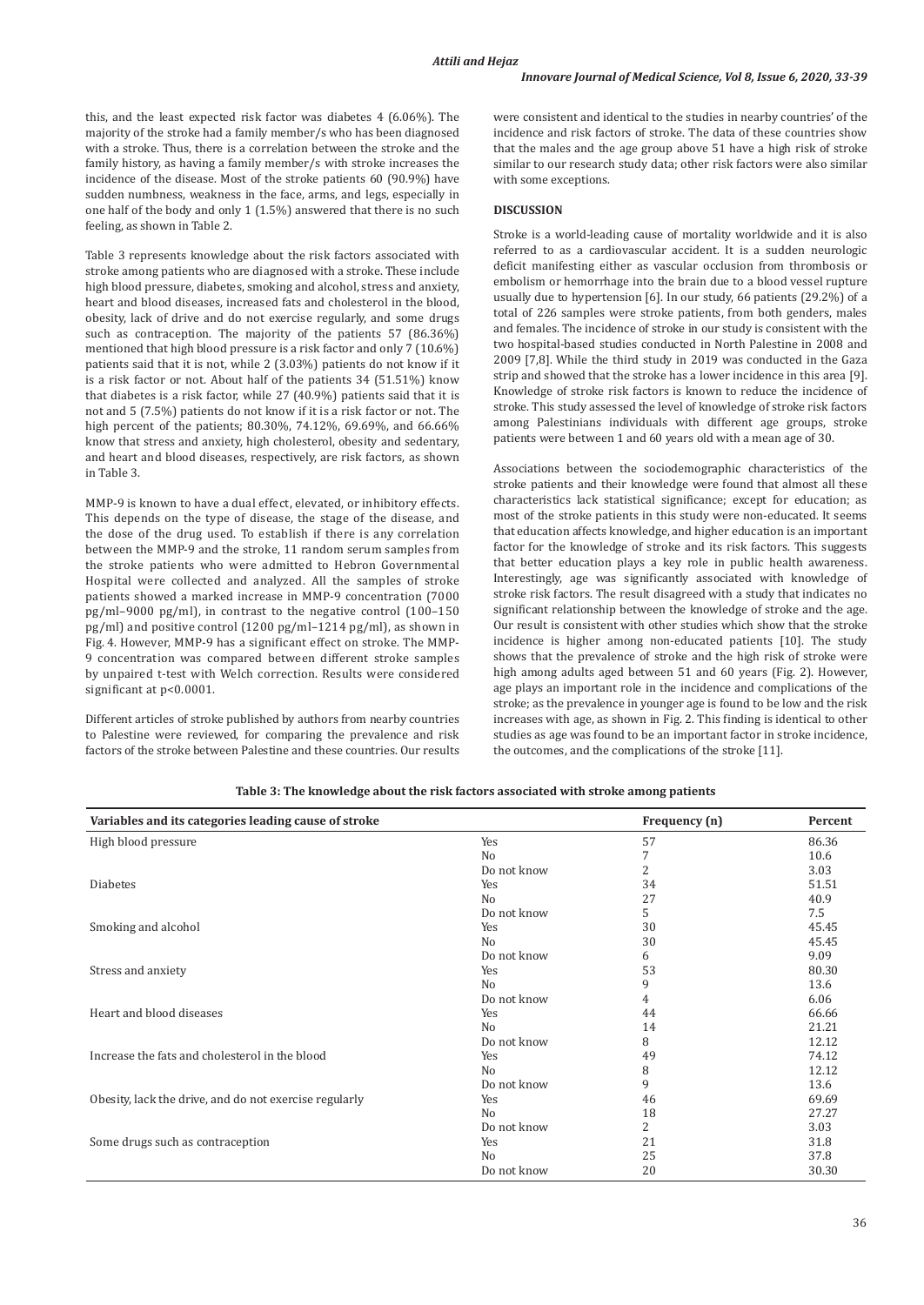## *Innovare Journal of Medical Science, Vol 8, Issue 6, 2020, 33-39*





The study shows that males have a higher rate of stroke compared to females; this finding is consistent with other studies in different countries (Bahrain, Egypt, and Iran). For examples, a hospital-based study in Bahrain showed that the stroke incidence is higher in males in contrast to females [12], moreover, in Egypt, a prospective study showed that the male-to-female ratio was 1.7:1, this also indicates that a higher rate for stroke occurs in male gender [13], and a third study also agrees with our finding was conducted in Iran, which showed that the rates of the stroke are higher in male gender than the females [14]. According to our knowledge, this is the first study in Palestine that shows that stroke incidence is higher in males than females. This finding can be used for further investigation and to study certain factors such as genetic factors, diet type, lifestyle heterogeneity of neurons or vessels in the male gender, and why the male gender is at higher risk for stroke.

The stroke patients who live in villages (37, 56.06%) are slightly more than those who live in cities (29, 43.94%), as shown in Table 1. The high incident rate of stroke in the villages may be due to different assumptions such as reduced specialized facilities in the villages; difficulty in receiving the rapid and accurate treatment which could cause more subsequent complications among stroke. There are no studies in the Arab regions that studied the incidence of stroke based on the residence or showed living in an urban-rural area increases the incidence of stroke among this group. In the future, it is worth carrying out studies to study the correlation between stroke incidence and living in the village and rural areas, similar to the study conducted in China, which showed that the stroke was higher in the village compared with the city [15]. However, still further studies are needed to check and confirm the incidence rate of stroke among urban areas and rural areas.

Analyzing the other socioeconomic status of stroke patients precisely including their income. The results showed that the patients with an income which is considered as just enough income were the highest group of stroke patients (40, 60.6%); just enough income means that the person can cover the basic living expenses. Our data also represented that the patients with an income that is considered sufficient and more have lower rates of stroke incidence. An economic factor is an important factor in the prevalence and treatment of diseases, in other words, a higher income lowers the stroke rates as shown. This might be due to receiving better treatment and hospitalization scenarios. We are talking about the multifactorial higher income which might help but still, other factors may increase the rate of stroke such as genetic factors or having a first or secondgeneration family diagnosed with stroke and in addition to many other factors. Still, there is a controversial finding on the correlation between stroke and the socioeconomic status [16-18].

Hypertension was found to be the most commonly identified risk factor in this research study; as represented by the majority of stroke patients (84.8%), who know and have hypertension. In both questions about hypertension, most of the patients answered that hypertension is a risk factor for stroke (84.8%) and (86.36%), respectively (Tables 1 and 2). This finding is identical to other studies as hypertension is the most common cause of stroke worldwide. Many studies showed the impact of hypertension on stroke and proved that hypertension is the most prevalent risk factor for stroke [19-22]. It is also worth mentioning that the type of hypotension can have a kind of clear impact on the etiology of preoperative stroke in which is still unclear and further studies are needed [23].

Although in our research study; it was found that the second most identified stroke risk factor was stress and anxiety (53, 80.30%) Table 3. From our point of view, stress can lead to hypertension, increase sugar and fat, and this gives a chance to the formation of a clot; therefore, it is most likely to cause a stroke. Our results are identical to our assumption that stress is a second important risk factor for stroke. It is also worth mentioning that there are different types of stress (i.e., psychology, emotional, psychosocial, and psychophysiological). However, still studies are controversial, and further research studies needed to study the correlation between different kinds of stress and stroke and to analyze their impact on the stroke. In our study, we did not classify the type of stress, because still there is a low level of knowledge about psychological conditions concerning different diseases [24-26].

The third major risk factor for stroke is increased fat and cholesterol in the blood (74.12%), the forth was obesity (69.69%), then heart and blood (66.66%), diabetes mellitus (51.51%), and the lowest risk factor was smoking or alcohol consumption (45.45%). Since obesity is a common health problem in the Arab region, it represents a range between 25% and 81.9% [27], but still, it is the fourth risk factor for stroke among the Palestinian population. Only about half (51.51%) of stroke patients in our study knew that the disease is a risk factor of stroke. The educational approach about all risk factors is likely to be effective in high-risk individuals of stroke. Therefore, patient education should be provided to persons diagnosed with hypertension and/or to any other risk factors as these risk factors are most likely to increase the incidence of stroke [28].

Having a family member who had a stroke increased the incidence of stroke in our study groups, in which 72.7% of stroke patients had a family member diagnosed with a stroke. These indicate that some patients due to genetic factors and family history are highly susceptible to stroke. In other words, the stroke incidence can be in certain families who are at higher risk, and the patients with no family history of stroke have a low incident rate. Our result agreed with other studies, which showed a linkage between stroke and family history [29]. Thus, screening certain people for stroke is an essential tool to reduce the risk and complications of stroke [30]. The major source of information about stroke in this study was due to the presence of an individual from a family or a sick friend, as about 50% (33) of the patients (Table 2) either they have a family member or a friend with a stroke. In this study, most of the patients had good knowledge about the warning signs of a stroke, as the majority of them (65, 98.48%) known that the main warning signs being sudden confusion/trouble speaking/ understanding, while 60 patients (90.9%) mentioned that numbness in the limbs is a warning sign of a stroke. Other warning signs were also known among participants but to less extend (Table 2).

Stroke patients usually take medications either with stroke or poststroke, the most common medications they take are blood thinners. Two major kinds of blood thinners for stroke patients are given; either antiplatelets and/or anticoagulants. Therefore, to study the link between stroke and the effect of the anticoagulant or antiplatelet given, we measured the concentration of MMP-9 in the serum of stroke patients. Normally and in a healthy state, MMP-9 is presented in an inactive form with low concentration in serum. To link the results obtained with the blood thinner used, and the MMP-9, and to find the role of monocytes in T-cells and the pathophysiology of the stroke and stroke attack; the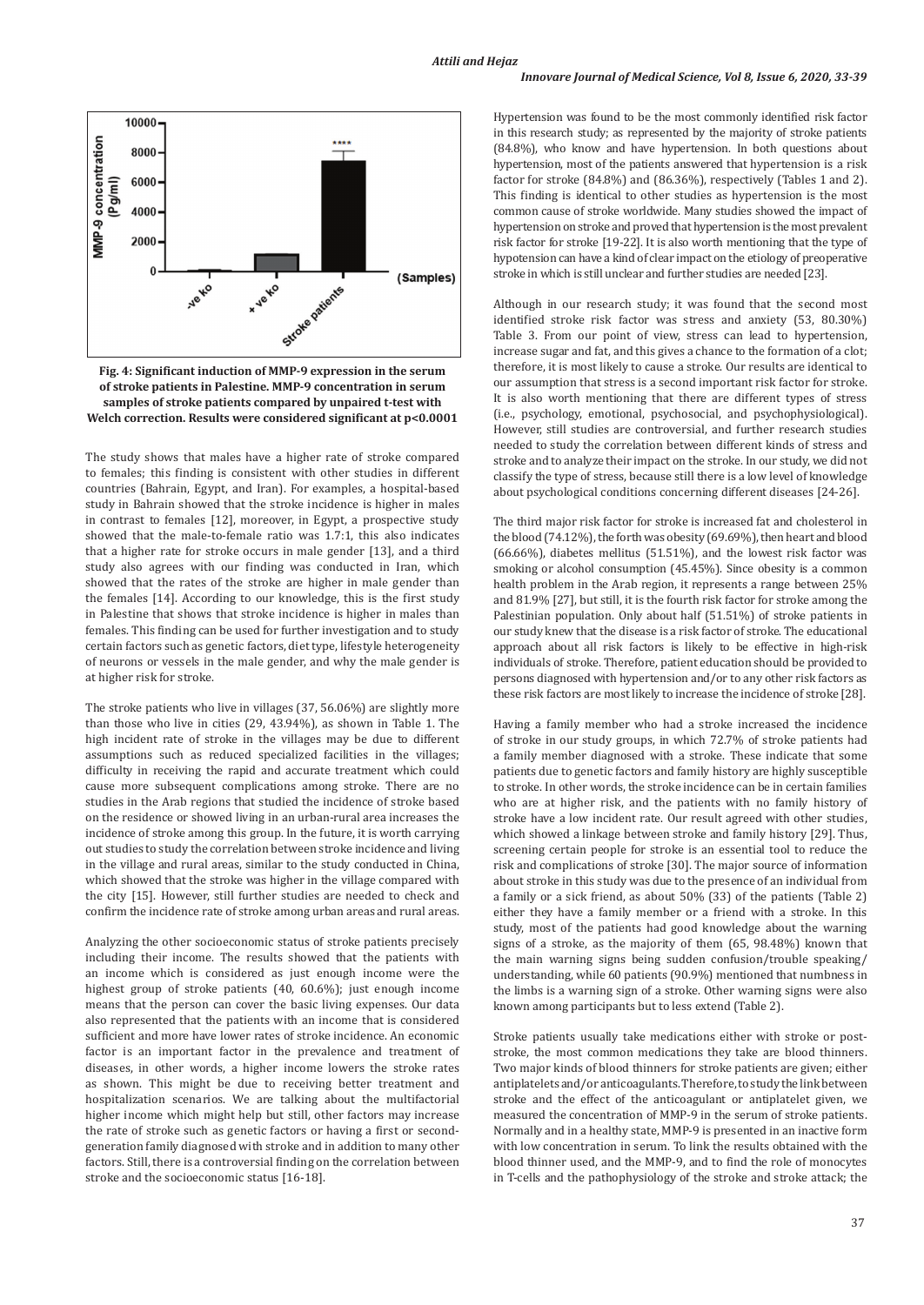concentration of MMP-9 in the corresponding stroke patient's blood samples was measured. We found that in all stroke patients, MMP-9 was markedly elevated and was a significant increase in contrast to the control which showed a non-significant increase. Among our collected stroke samples, the ranges of MMP-9 concentration in the serum were between 7000 pg/ml and 9000 pg/ml, which is considered a significant marked increase in contrast to the negative control (100–150 pg/ ml) and positive control (1200 pg/ml–1214 pg/ml), presumably, this may indicate that MMP-9 can be a prediction marker, diagnostic, and prognostic tool of a stroke; but still, further studies must be carried out on a large size sample to confirm this. Our preliminary finding of MMP-9 in the serum of stroke patients can be a method of monitoring the range of MMP-9 concentration levels in stroke patients as a kind of prognostic tool to reduce the side effects and complications of a stroke. Our finding is consistent with other studies which also showed the higher of the serum MMP-9 in stroke patients [31]. Other studies showed that the serum level of MMP-9 in stroke patients is an important prognostic marker [32], as it is correlated with the severity of the disease [33].

One of the important approaches to achieving stroke prevention for high-risk individuals is to be knowledgeable about stroke risk factors. The majority of patients diagnosed with hypertension and/or diabetes in this study knew few risk factors. Thus, the lower level of knowledge of identification of diagnoses of stroke risk factors needs more concentration on patient education and stroke prevention strategies. Furthermore, the level of attention that should be given to any manifestation of stroke symptoms might be reduced due to poor knowledge of stroke risk and prevention and the consequences of nonadoption of necessary stroke preventive strategies. The high serum level of MMP-9 in stroke patients is an important prognostic marker as the concentration increases with the disease. The study has some limitations, including the lack of assessment of the duration of the diagnosis and medical care of individuals before the study which affects the knowledge and further studies needed with a large sample size.

#### **CONCLUSIONS**

The prevalence of stroke and the high risk of stroke were high among adults aged ≥51 years in Palestine. Hypertension was the highest risk factor for the stroke, other factors such as age, gender, education, and sociodemographic characteristics of the stroke patients, such as income, education, work, and besides the knowledge about the risk factors associated with the stroke are also important. However, this suggests that at the individual level and population level interventions for these risk factors could prevent stroke and/or promote stroke prevention strategies. Furthermore, increased knowledge of the stroke risk factors in the general population may lead to improved prevention of the stroke and could improve stroke treatment. The serum MMP-9 could be an important prognostic factor for the stroke as higher serum MMP-9 levels in the stroke patients were found.

## **ACKNOWLEDGMENT**

The authors acknowledge the Palestinian MOH and the Association of Medical Laboratory Science. The authors are thankful for Hebron Governmental Hospital for their collaboration in obtaining the stroke blood samples from their laboratories. Furthermore, the authors acknowledge Worood Jaradat, Kefaya Hmedat, Areej Adwan, Sahar Jaradat, Oroob Arouri (i.e., 4<sup>th</sup> year medical laboratory science students) for taking part in performing the experiment, preparing, and distributing the questionnaire.

## **CONFLICTS OF INTEREST AND FINANCIAL DISCLOSURE**

The authors declare no competing financial interest and no conflicts of interest concerning the authorship and/or publication of this article.

#### **ETHICAL CONSIDERATIONS**

The study was approved by the Palestinian MOH. The identities of patients remained unknown and confidential; the data only used for research

purposes. The consent of the individuals to participate in the survey and to collect and process their data was obtained from all participants. All the participants in the research study could withdraw at any time.

#### **REFERENCES**

- 1. Benjamin EJ, Blaha MJ, Chiuve SE, Cushman M, Das SR, Deo R, *et al*. Heart disease and stroke statistics-2017 update: A report from the American heart association. Circulation 2017;135:e146-603.
- 2. Khoshnam SE, Winlow W, Farzaneh M, Farbood Y, Moghaddam HF. Pathogenic mechanisms following ischemic stroke. Neurol Sci 2017;38:1167-86.
- 3. Yang Q, Tong X, Schieb L, Vaughan A, Gillespie C, Wiltz JL, *et al*. Vital signs: Recent trends in stroke death rates-United States, 2000- 2015. MMWR Morb Mortal Wkly Rep 2017;66:933-9.
- Beal CC. Gender and stroke symptoms: A review of the current literature. J Neurosci Nurs 2010;42:80-7.
- 5. Mattson MP, Duan W, Pedersen WA, Culmsee C. Neurodegenerative disorders and ischemic brain diseases. Apoptosis 2001;6:69-81.
- 6. Stroebele N, Müller-Riemenschneider F, Nolte CH, Müller-Nordhorn J, Bockelbrink A, Willich SN, *et al*. Knowledge of risk factors, and warning signs of stroke: A systematic review from a gender perspective. Int J Stroke 2011;6:60-6.
- 7. Sweileh WM, Sawalha AF, Al-Aqad SM, Zyoud SH, Al-Jabi SW. The epidemiology of stroke in Northern Palestine: A 1-year, hospital-based study. J Stroke Cerebrovasc Dis 2008;17:406-11.
- 8. Sawalha A. Characterization of hospitalized ischemic stroke patients in Palestine. Libyan J Med 2009;4:37-40.
- 9. Shahwan AJ, Abed Y, Desormais I, Magne J, Preux PM, Aboyans V, *et al*. Epidemiology of coronary artery disease and stroke and associated risk factors in Gaza community-Palestine. PLoS One 2019;14:e0211131.
- 10. Jackson CA, Sudlow CL, Mishra GD. Education, sex, and risk of stroke: A prospective cohort study in New South Wales, Australia. BMJ Open 2018;8:e024070.
- 11. Habibi-Koolaee M, Shahmoradi L, Kalhori SR, Ghannadan H, Younesi E. Prevalence of stroke risk factors and their distribution based on stroke subtypes in Gorgan: A retrospective hospital-based study-2015-2016. Neurol Res Int 2018;2018:2709654.
- 12. Al-Jishi AA, Mohan PK. Profile of stroke in Bahrain. Neurosciences (Riyadh) 2000;5:30-4.
- 13. Khedr EM, Abo Elfetoh N, Al Attar G, Ahmed MA, Ali AM, Hamdy A, *et al*. Epidemiological study and risk factors of stroke in Assiut Governorate, Egypt: A community-based study. Neuroepidemiology 2013;40:288-94.
- 14. Fahimfar N, Khalili D, Mohebi R, Azizi F, Hadaegh F. Risk factors for ischemic stroke; results from 9 years of follow-up in a population based cohort of Iran. BMC Neurol 2012;12:117.
- 15. Li Y, Zhang X, Sang H, Niu X, Liu T, Liu W, *et al*. Urban-rural differences in risk factors for ischemic stroke in Northern China. Medicine (Baltimore) 2019;98:e15782.
- 16. Grimaud O, Dufouil C, Alpérovitch A, Pico F, Ritchie K, Helmer C, *et al*. Incidence of ischaemic stroke according to income level among older people: The 3C study. Age Aging 2011;40:116-21.
- 17. Wang S, Shen B, Wu M, Chen C, Wang J. Effects of socioeconomic status on risk of ischemic stroke: A case-control study in the Guangzhou population. BMC Public Health 2019;19:648.
- 18. Tetzlaff J, Geyer S, Tetzlaff F, Epping J. Income inequalities in stroke incidence and mortality: Trends in stroke-free and strokeaffected life years based on German health insurance data. PLoS One 2020;15:e0227541.
- 19. O'Donnell MJ, Xavier D, Liu L, Zhang H, Chin SL, Rao-Melacini P, *et al*. Risk factors for ischaemic and intracerebral hemorrhagic stroke in 22 countries (the INTERSTROKE study): A case-control study. Lancet 2010;376:112-23.
- 20. Goldstein LB, Bushnell CD, Adams RJ, Appel LJ, Braun LT, Chaturvedi S, *et al*. Guidelines for the primary prevention of stroke: A guideline for healthcare professionals from the American heart association/American stroke association. Stroke 2011;42:517-84.
- 21. Feigin VL, Norrving B, Mensah GA. Global burden of stroke. Circ Res 2017;120:439-48.
- 22. Zheng J, Sun Z, Guo, X, Xie Y, Sun Y, Zheng L. Blood pressure predictors of stroke in rural Chinese dwellers with hypertension: A large-scale prospective cohort study. BMC Cardiovasc Disord 2019;19:206.
- 23. Bijker JB, Gelb AW. Review article: The role of hypotension in perioperative stroke. J Can Anesth 2013;60:159-67.
- 24. Booth J, Connelly L, Lawrence M, Chalmers C, Joice S, Becker S, *et al*.